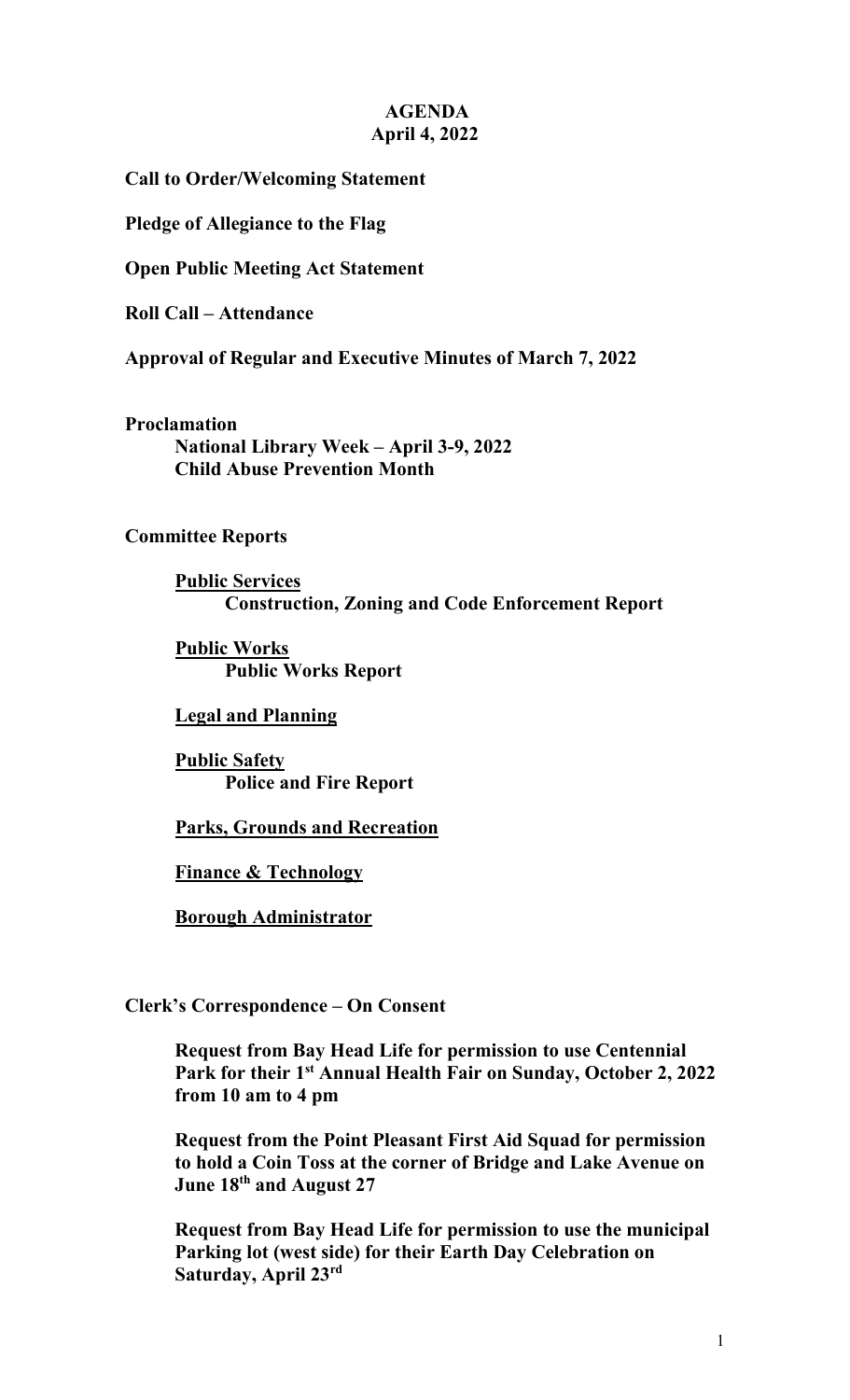**Request from Bay Head Historical Society to use the Meeting Room on Saturday, June 25th from 10 am to 12 pm** 

**Request from Eric Beyer, Owner of Beach House Classic Boardshop for his Annual Old School Surfboard Display in Front of 517 Main Avenue on Sunday, May 1st from 8 am to 5 pm with rain date being Sunday, May 8th**

**Motion, Second, Vote**

**Resolutions – On Consent**

**Resolution 2022-57 Adoption of 2022 Municipal Budget**

**Resolution 2022-68 Authorizing Refund of Tax Overpayment**

**Resolution 2022-69 Requesting Permission for the Dedication by Rider for Donations for Park Benches Required by N.J.S.A. 40A:5-29**

**Resolution 2022-70 Authorizing a License Agreement with Save Barnegat Bay**

**Resolution 2022-71 Appointing Jessica Gilman Summer Recreation Coordinator**

**Resolution 2022-72 Authorizing Entry into an Agreement with Spatial Data Logic (SDL) Municipal Management Software for the Building Department**

**Motion: Second: Public Comment: Vote**

#### **Ordinance, Second Reading, Public Hearing and Vote**

**Ordinance 2022-05**

## **AN ORDINANCE OF THE BOROUGH OF BAY HEAD, COUNTY OF OCEAN, STATE OF NEW JERSEY AMENDING AND SUPPLEMENTING THE MUNICIPAL CODE OF THE BOROUGH OF BAY HEAD, SO AS TO AMEND CHAPTER 25, ENTITLED "FIRE DEPARTMENT"**

**Motion: Second: Public Hearing: Adoption**

**Ordinance, First Reading**